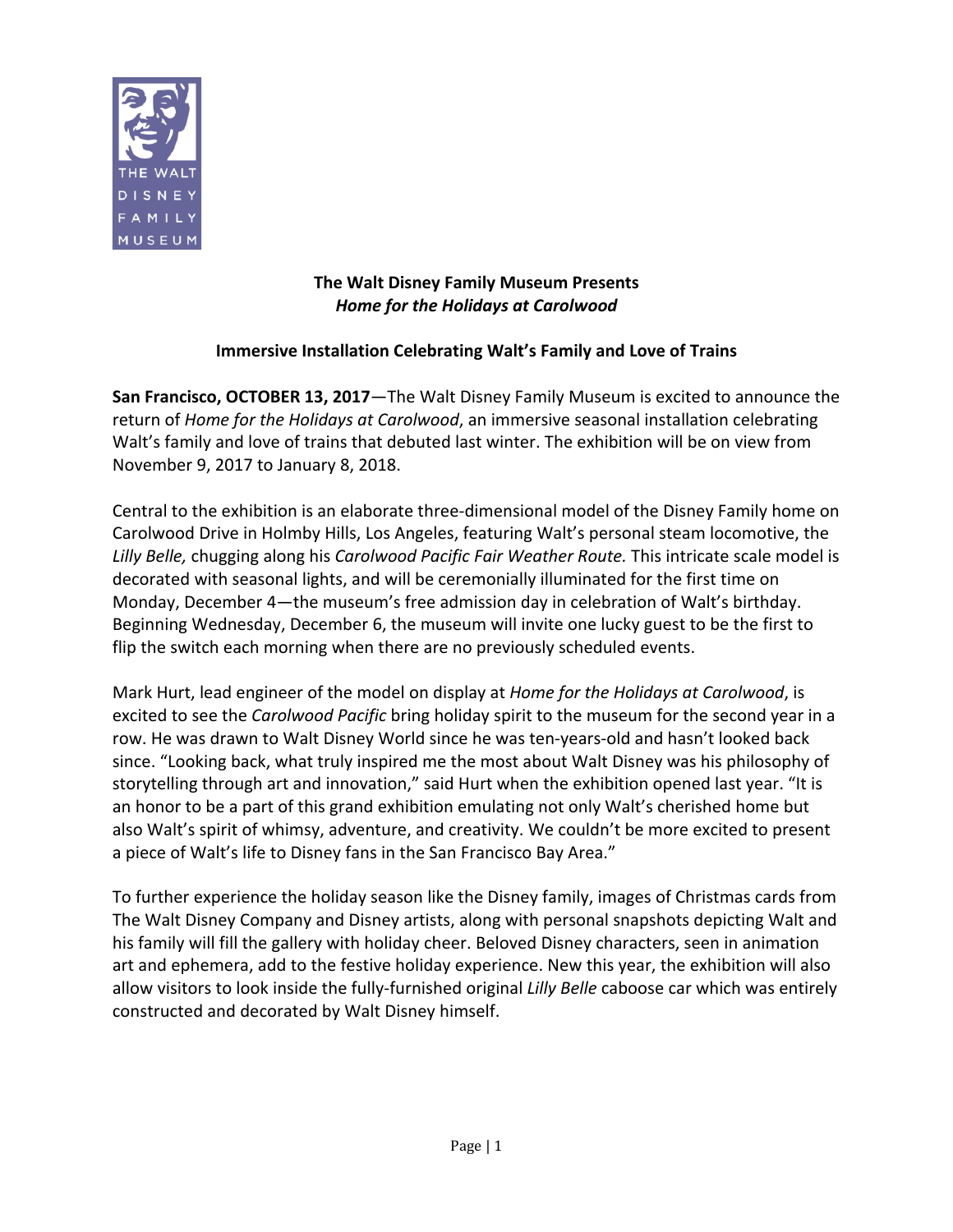Complementing this exhibition are December screenings of *Christmas with Walt Disney*, a film exclusively made for and shown only at The Walt Disney Family Museum during the holidays.

#### # # #

### **ABOUT MARK J. HURT**

Through his own engineering and manufacturing firm, Constructioneer LLC, Mark Hurt specializes in the field of entertainment engineering, designing and fabricating elements for the motion picture industry, amusement park attractions, and custom process development and machinery for commercial organizations. His customers include such companies as Walt Disney Imagineering, Universal Studios, Lockheed, British Aerospace, IBM, Apple, Coca Cola, Hilton Hotels, and Norwegian Cruise Lines.

Hurt is one of the founders of the Atlanta-based company Nanoventions. Nanoventions combines innovative optical and non-optical microstructure mastering techniques with economic manufacturing methods to bring high quality micro-optic solutions to many already established markets. Current applications of the company's technologies include: document and product security and authentication technologies to prevent counterfeiting of currency, driver's licenses, event, and transit tickets, and pharmaceuticals; and industrial optical films for use in commercial lighting, LCDs, televisions, and solar cells.

Hurt holds 26 US patents with numerous patents pending. He is a member and published author for the International Society for Optics and Photonics. He has served for several years as an instructor with United States Navy Sea Cadets. He supports Best Friends Animal Society, and the Pumpkin Foundation, benefitting rescued animals. Hurt and his wife currently reside in Hawaii, while their son, a United States Marine, studies Aerospace Engineering at the University of Central Florida.

### **ABOUT THE MUSEUM**

The Walt Disney Family Museum presents the fascinating story and achievements of Walt Disney, the man who raised animation to the level of fine art, transformed the film industry, tirelessly pursued innovation, and created a global yet distinctively American legacy. Opened in October 2009, the 40,000 square foot facility features the newest technology along with a vast collection of historic materials and artifacts to bring Disney's achievements to life, myriad interactive galleries presenting early drawings and animation, movies, music, listening stations, a spectacular model of Disneyland and much more. The museum is a  $501(c)(3)$  nonprofit organization located in the scenic Presidio of San Francisco.

The Walt Disney Family Museum has created many world-class exhibitions, such as *Disney and Dalí: Architects of the Imagination; MAGIC, COLOR, FLAIR: the world of Mary Blair; and Water to Paper, Paint to Sky: The Art of Tyrus Wong,* several of which have traveled to other museums around the world. The most recent, *Wish Upon a Star: The Art of Pinocchio*, is the fifteenth exhibition originated by museum since 2012.